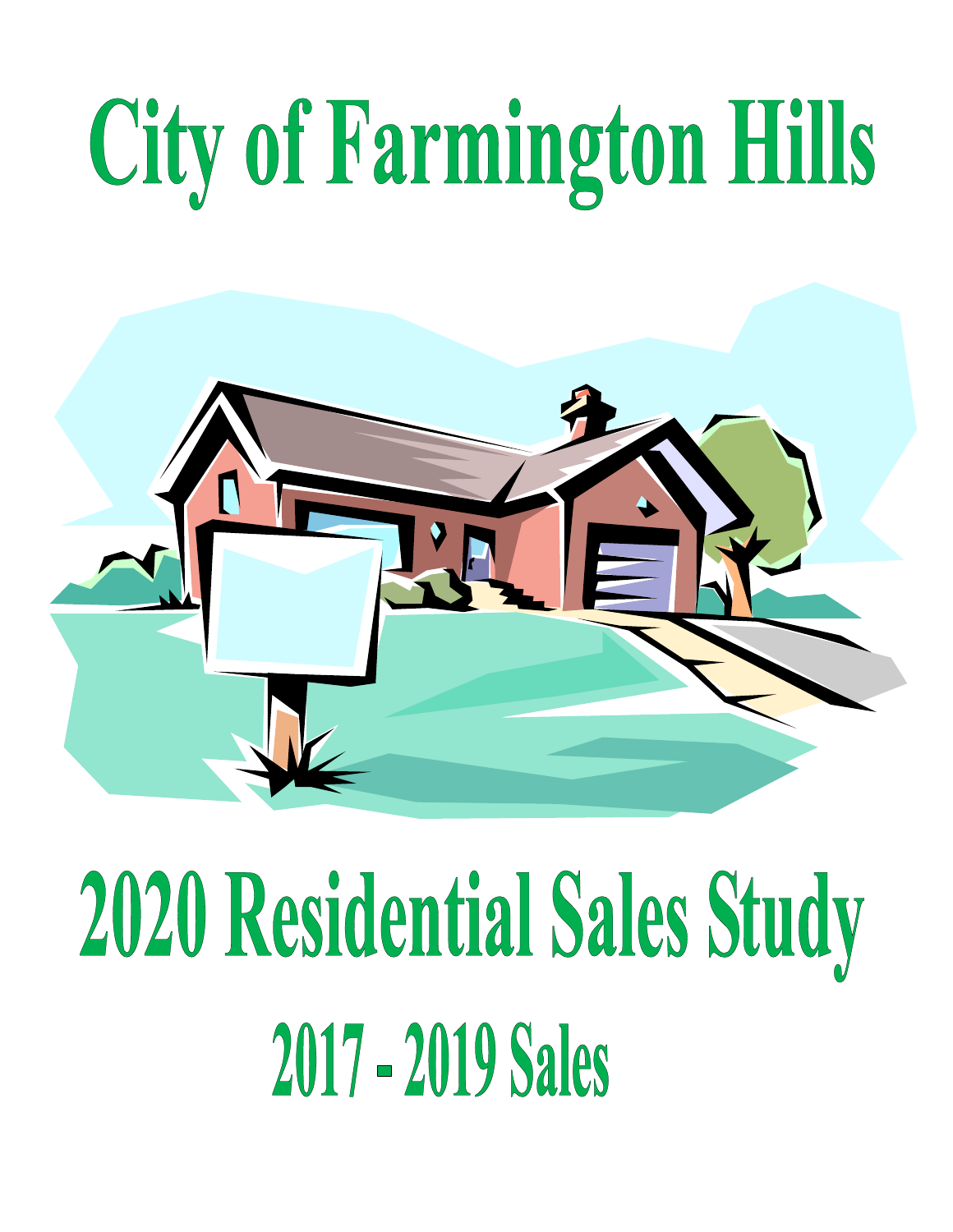### **R-LA1-WESTMONT**

| <b>Sidwell</b>   | Address         | <b>Sales</b><br>Date | Sales<br>Price | <b>Bldg</b><br><b>Style</b> | <b>Square</b><br>Feet | Price/<br>Sq Ft |
|------------------|-----------------|----------------------|----------------|-----------------------------|-----------------------|-----------------|
| 22-23-12-126-013 | 29140 MILLBROOK | 03/13/17             | 290,000        | <b>RANCH</b>                | 2.261                 | \$128.26        |
| 22-23-12-126-015 | 29200 WESTMONT  | 07/26/17             | 375,000        | <b>RANCH</b>                | 2.259                 | \$166.00        |
| 22-23-12-126-015 | 29200 WESTMONT  | 05/03/19             | 452,500        | <b>RANCH</b>                | 2,259                 | \$200.31        |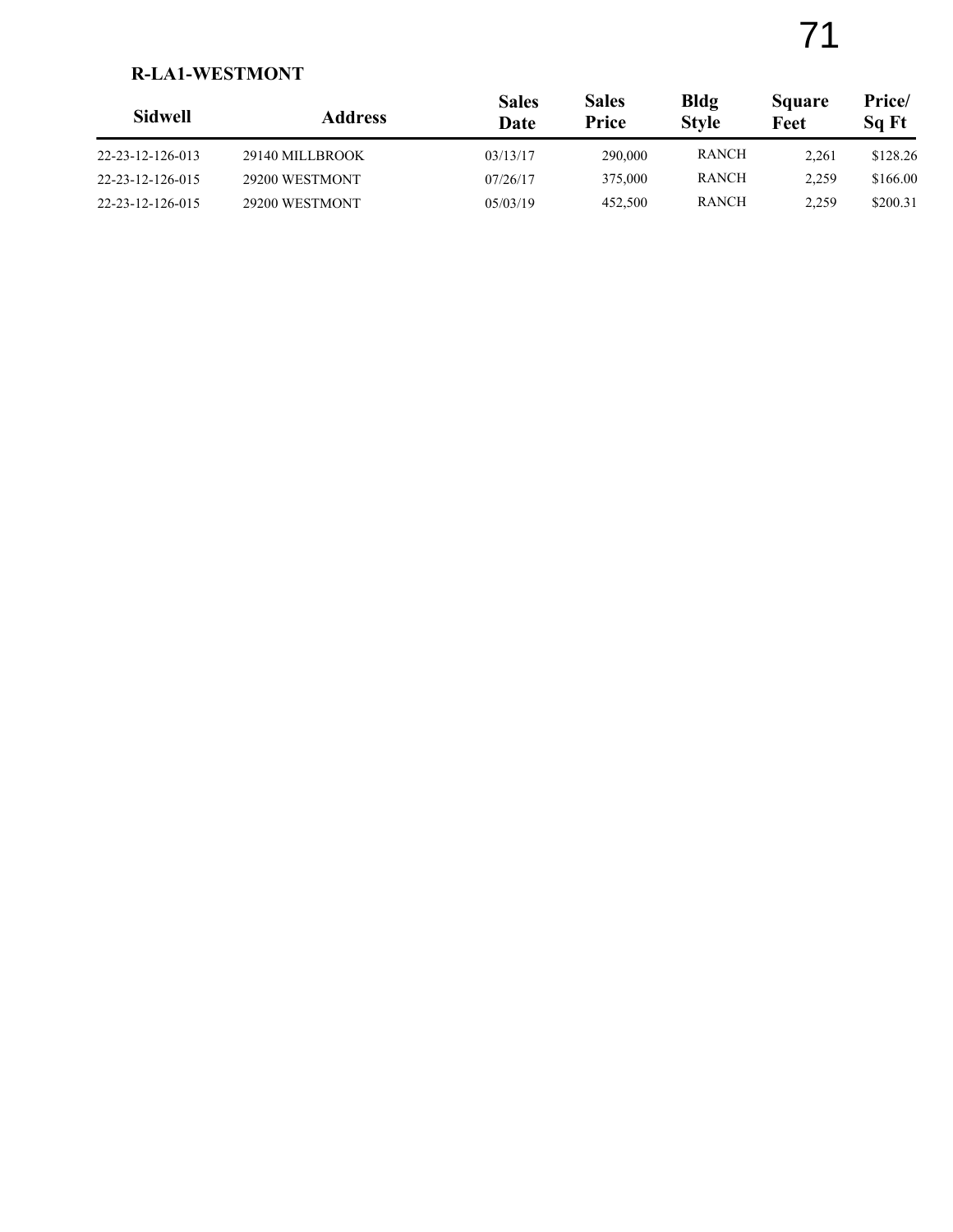### **R-LB1-SP WOODCREEK FARMS**

| <b>Sidwell</b>   | <b>Address</b>      | <b>Sales</b><br>Date | <b>Sales</b><br><b>Price</b> | <b>Bldg</b><br><b>Style</b> | <b>Square</b><br>Feet | Price/<br>Sq Ft |
|------------------|---------------------|----------------------|------------------------------|-----------------------------|-----------------------|-----------------|
| 22-23-12-252-002 | 28727 VILLAGE       | 06/02/17             | 317,000                      | <b>COLONIAL</b>             | 2,298                 | \$137.95        |
| 22-23-12-252-013 | 28639 VILLAGE       | 01/24/17             | 375,000                      | <b>COLONIAL</b>             | 2,979                 | \$125.88        |
| 22-23-12-329-010 | 28404 BEECH HILL    | 03/30/17             | 500,000                      | <b>TRI-LEVEL</b>            | 3,924                 | \$127.42        |
| 22-23-12-176-001 | 28877 VILLAGE       | 10/16/18             | 370,000                      | <b>COLONIAL</b>             | 2,716                 | \$136.23        |
| 22-23-12-202-002 | 27869 OLD COLONY    | 03/07/18             | 319,956                      | <b>RANCH</b>                | 2,551                 | \$125.42        |
| 22-23-12-226-001 | 30790 VALLEY        | 02/06/18             | 320,000                      | <b>RANCH</b>                | 3,114                 | \$102.76        |
| 22-23-12-254-002 | 28075 WELLINGTON    | 08/16/18             | 165,000                      | <b>RANCH</b>                | 1,474                 | \$111.94        |
| 22-23-12-178-009 | 28660 MILLBROOK     | 05/09/19             | 465,000                      | <b>RANCH</b>                | 3,128                 | \$148.66        |
| 22-23-12-226-009 | 27726 WELLINGTON    | 10/25/19             | 499,900                      | <b>RANCH</b>                | 3,343                 | \$149.54        |
| 22-23-12-226-010 | <b>30750 VALLEY</b> | 05/16/19             | 360,000                      | <b>COLONIAL</b>             | 3,134                 | \$114.87        |
| 22-23-12-276-011 |                     | 08/13/19             | 60,000                       |                             | $\theta$              | \$.00           |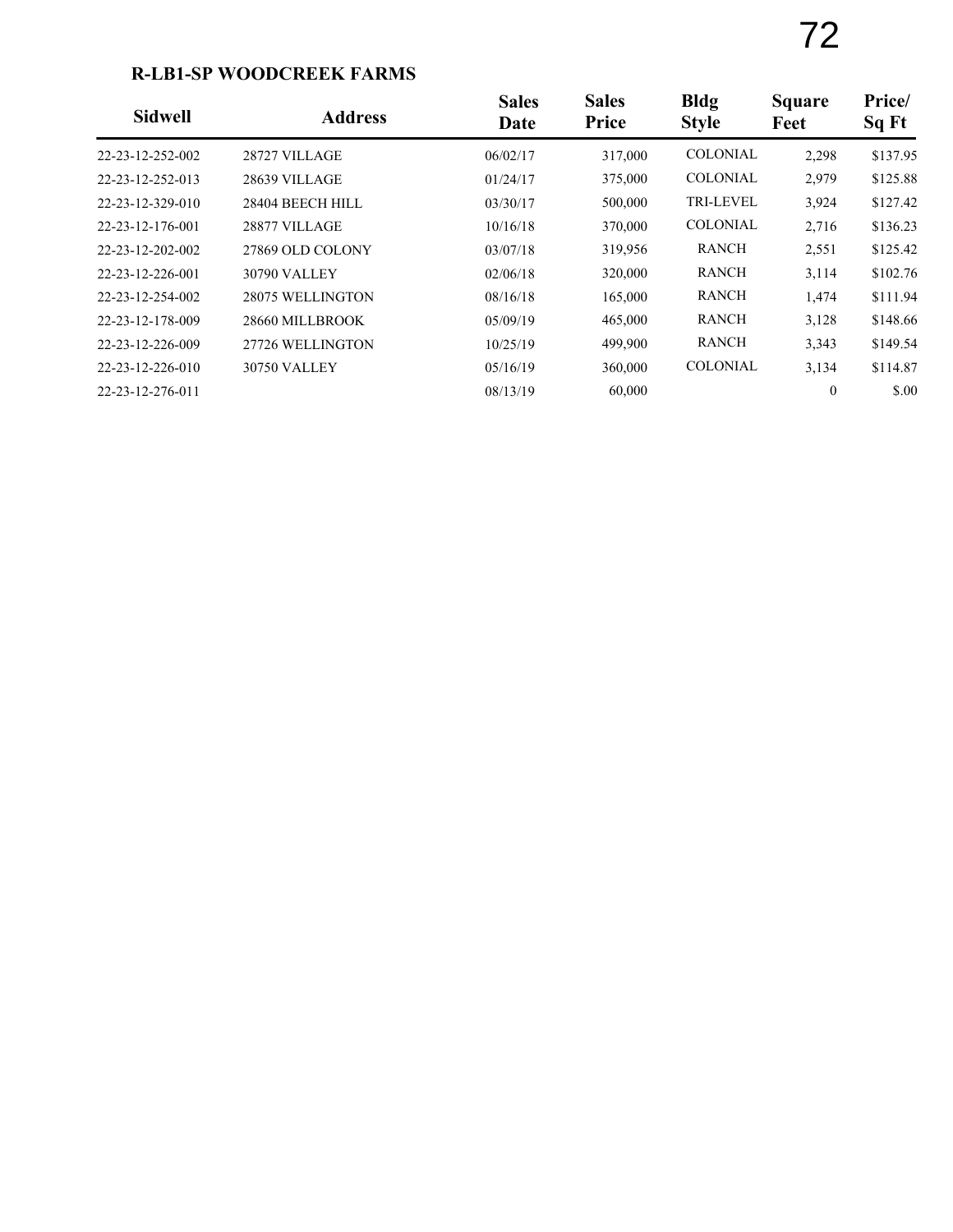#### **R-LB2-SP WOODCREEK FARMS - CREEK INFL**

| <b>Sidwell</b>   | <b>Address</b>   | <b>Sales</b><br>Date | <b>Sales</b><br>Price | <b>Bldg</b><br><b>Style</b> | <b>Square</b><br>Feet | Price/<br>Sq Ft |
|------------------|------------------|----------------------|-----------------------|-----------------------------|-----------------------|-----------------|
| 22-23-12-151-004 | 29331 WELLINGTON | 10/05/17             | 495,000               | <b>RANCH</b>                | 3,352                 | \$147.67        |
| 22-23-12-152-013 | 28875 MILLBROOK  | 12/18/17             | 475,000               | <b>BUNGALOW</b>             | 3,202                 | \$148.34        |
| 22-23-12-152-023 |                  | 10/25/17             | 75,265                |                             | $\theta$              | \$.00           |
| 22-23-12-152-024 |                  | 10/25/17             | 80,334                |                             | $\mathbf{0}$          | \$.00           |
| 22-23-12-152-025 | 29260 CHENWOOD   | 10/25/17             | 776,851               | <b>TUDOR</b>                | 4,135                 | \$187.87        |
| 22-23-12-152-040 | 29277 CHENWOOD   | 11/30/17             | 222,900               | <b>RANCH</b>                | 1,718                 | \$129.74        |
| 22-23-12-326-002 | 28860 WELLINGTON | 04/25/17             | 310,000               | <b>TRI-LEVEL</b>            | 2,445                 | \$126.79        |
| 22-23-12-152-010 | 28925 MILLBROOK  | 12/21/18             | 266,000               | CAPE COD                    | 1,644                 | \$161.80        |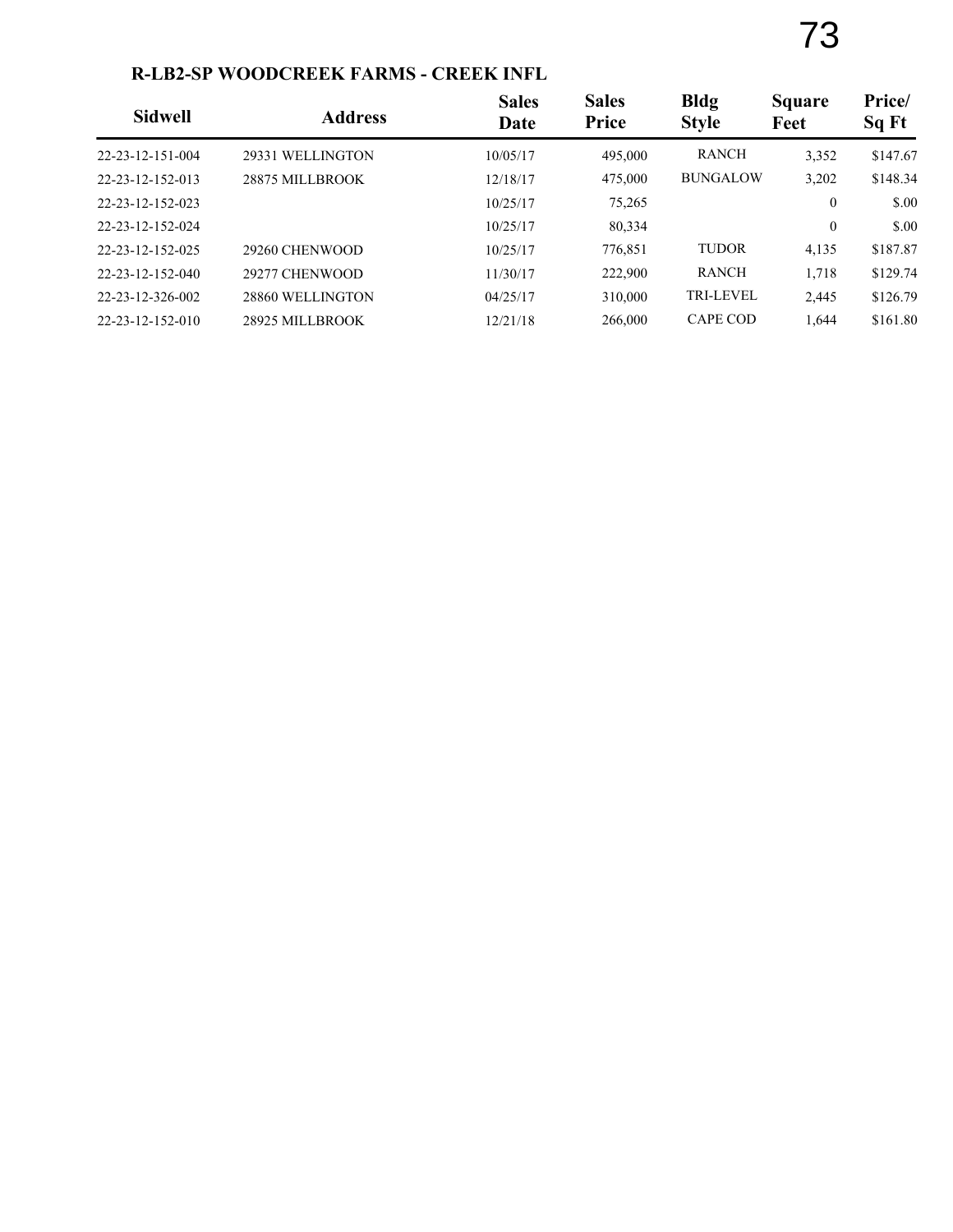### **R-LB3-SP WOODCREEK FARMS-SPRING-UTLEY**

| <b>Sidwell</b>   | <b>Address</b>     | <b>Sales</b><br>Date | <b>Sales</b><br>Price | <b>Bldg</b><br><b>Style</b> | <b>Square</b><br>Feet | Price/<br>Sq Ft |
|------------------|--------------------|----------------------|-----------------------|-----------------------------|-----------------------|-----------------|
| 22-23-12-302-012 | 29230 UTLEY        | 10/27/17             | 294,000               | <b>TRI-LEVEL</b>            | 2,823                 | \$104.14        |
| 22-23-12-302-010 | 28921 WELLINGTON   | 03/15/19             | 458,000               | <b>COLONIAL</b>             | 3,389                 | \$135.14        |
| 22-23-12-302-013 | <b>29204 UTLEY</b> | 04/01/19             | 295,000               | <b>RANCH</b>                | 2.077                 | \$142.03        |
| 22-23-12-302-017 | <b>29098 UTLEY</b> | 10/07/19             | 240,000               | <b>RANCH</b>                | 1.930                 | \$124.35        |
| 22-23-12-303-010 | <b>29015 UTLEY</b> | 10/18/19             | 211,500               | <b>RANCH</b>                | 1,679                 | \$125.97        |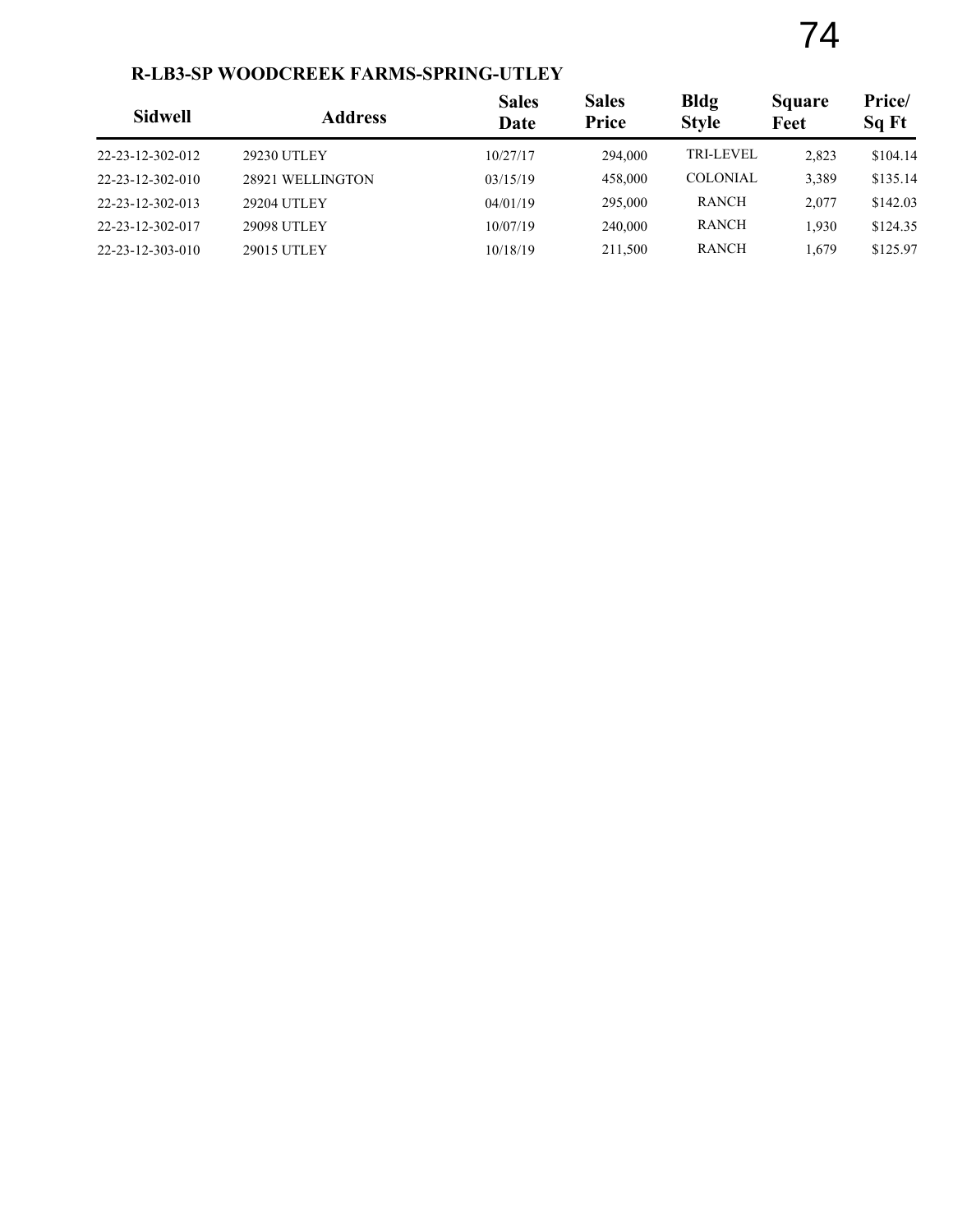#### **R-LC1-SP WOODCREEK FARMS ADDITION**

| Sidwell          | Address         | <b>Sales</b><br>Date | Sales<br>Price | <b>Bldg</b><br>Stvle | Square<br>Feet | Price/<br>Sa Ft |
|------------------|-----------------|----------------------|----------------|----------------------|----------------|-----------------|
| 22-23-12-351-004 | 28155 WESTBROOK | 0.5/29/19            | 389,500        | <b>RANCH</b>         | .968           | \$197.92        |
| 22-23-12-376-036 | 28150 WESTBROOK | 03/04/19             | 390,000        | <b>RANCH</b>         | 2.956          | \$131.94        |